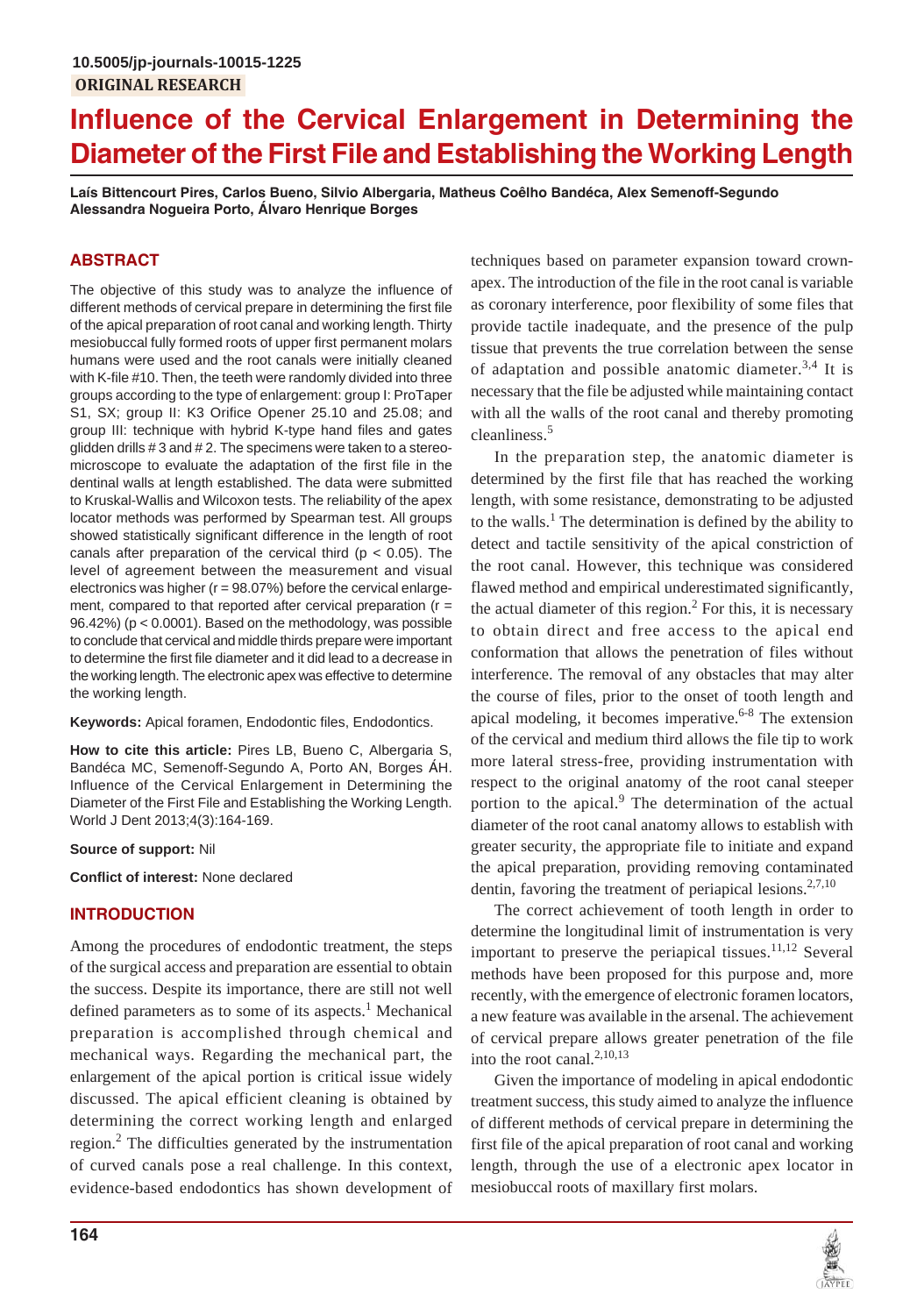## **MATERIALS AND METHODS**

This study was conducted after approval by the Ethics in Research, Faculty of Dentistry and Dental Research Center São Leopoldo Mandic.

Thirty mesiobuccal fully formed roots of upper first permanent molars humans were used that presented the degree of curvature between 25 and 40° according recommended by Schneider  $(1971)$ .<sup>14</sup> Initially, the access to pulp chamber was prepared using a round diamond bur (KG Sorensen, São Paulo, Brazil) followed by irrigation of the pulp chamber with a solution of sodium hypochlorite 2.5%. Each root canal was explored with the relief of a K-file # 10 (Dentsply, Maillefer, Ballaigues, Switzerland), throughout its length to reach the apical foramen. The real working length was determined by inserting K-file # 10 to the exit apex, falling 1 mm, with reference to the buccal cusp. For further comparison the limit apex was also measured by means of electronic apex locator (Novapex, Forum Technologies, Israel).

The acquisition of the measurements by the electronic method was performed by inserting the tooth into a glass bottle containing vegetable sponge moistened with 2.5% sodium hypochlorite. The lip clip of the device was inserted labial side of the dental element in the vegetable sponge, simulating the conditions of the oral cavity. The K-file # 15 (Dentsply, Maillefer, Ballaigues, Switzerland) was attached to the door-files and inserted into the file reaches the mark 0 (zero) and subsequently performed the recoil of 1 mm by means of a millimeter rule, determining the working length. Then the files were taken to the working length to diameter setting, which was confirmed when the subsequent file is not able to penetrate into the root canal. The caliber of the file to set the root canal was noted, determining the anatomical diameter.

The teeth were randomly divided into three groups according to the type of enlargement done: group I: ProTaper S1, SX. (Dentsply, Maillefer, Ballaigues, Switzerland), group II: K3 Orifice Opener 25.10 and 25.08. (SybronEndo, Glendora, United States) and group III: Technique with hybrid K-type hand files (Dentsply, Maillefer, Ballaigues, Switzerland) and Gates Glidden drills # 3 and # 2 (Dentsply, Maillefer, Ballaigues, Switzerland). The nickel-titanium files were motor driven SMART-X (Dentsply, Maillefer, Ballaigues, Switzerland) at 300 rpm and torque of 3 N for up to 6 seconds, until it find resistance in the straight portion of the root canal, using gentle pressure, in the apical direction. Gates-glidden drills were engaged in low speed rotation. According to the hybrid technique was employed with K-type hand file bobbing up to file # 35 gauge. Every file change, the irrigation was performed with 2 mL of sodium hypochlorite at each change of file followed by Gates-Glidden drills  $# 3$  and  $# 2$  in the straight part of the root canal.

After the enlargement of the cervical and middle thirds was done the second length measurement of working length by visual method and electronic checking the real working length. K-files were introduced in the working length with the feeling fit, being confirmed when subsequent file failed to penetrate the working length. The file was adjusted to the diameter of the canal had noted his caliber. Later, with steel disk at low speed, were worn 1 mm apical segments of the mesiobuccal roots. Then the specimens were placed in a solution of 17% EDTA for 10 minutes, followed by sodium hypochlorite 1% for 10 minutes. The specimens were taken to a stereomicroscope (Zeiss Stemi, 2000c) with an increase of 30 times to evaluate the adaptation of the first file in the dentinal walls at length established. After this procedure, the roots were sectioned with the aid of a diamond disk (KG Soresen, São Paulo, Brazil) for removal of the cervical and middle portions, leaving only 5mm of apical segment. In this segment (5 mm), again, K-type files have been introduced to determine the one most set at the working length. The caliper of the file was then noted. The whole tooth/file was brought to a stereoscope to again assess the apical adaptation. The data were subjected to statistical analyze.

### **RESULTS**

The results showed that the mean diameter of the apical portion of the mesiobuccal root of maxillary first molars before the cervical enlargement was 0.235 mm. After the cervical enlargement, regardless of the extension, the mean anatomical diameter increased to 0.316 mm. When the cervical portion was removed it was possible to impart a diameter of 0.383 mm apical region, as can be seen in Table 1.

According to the groups, group I, where the cervical enlargement was done with the system S1 and SX ProTaper, the mean diameter of the first file was 0.240 mm. After preparation of the cervical and middle thirds, the mean

| <b>Table 1:</b> Measurement of the apical diameter of the root canal<br>before cervical enlargement |         |       |                                                       |              |
|-----------------------------------------------------------------------------------------------------|---------|-------|-------------------------------------------------------|--------------|
| Measure<br>technique                                                                                | N       | First | Second                                                | <b>Third</b> |
| ProTaper                                                                                            | $10 \,$ |       | $0.240 \pm 0.459$ $0.315 \pm 0.709$ $0.390 \pm 0.119$ |              |
| K <sub>3</sub>                                                                                      | 10      |       | $0.240 \pm 0.614$ $0.320 \pm 0.823$ $0.420 \pm 0.133$ |              |
| Manual<br>technique                                                                                 | 10      |       | $0.225 \pm 0.634$ $0.315 \pm 0.818$ $0.340 \pm 0.124$ |              |
| Mean                                                                                                |         |       | $0.235 \pm 0.559$ $0.316 \pm 0.758$ $0.383 \pm 0.126$ |              |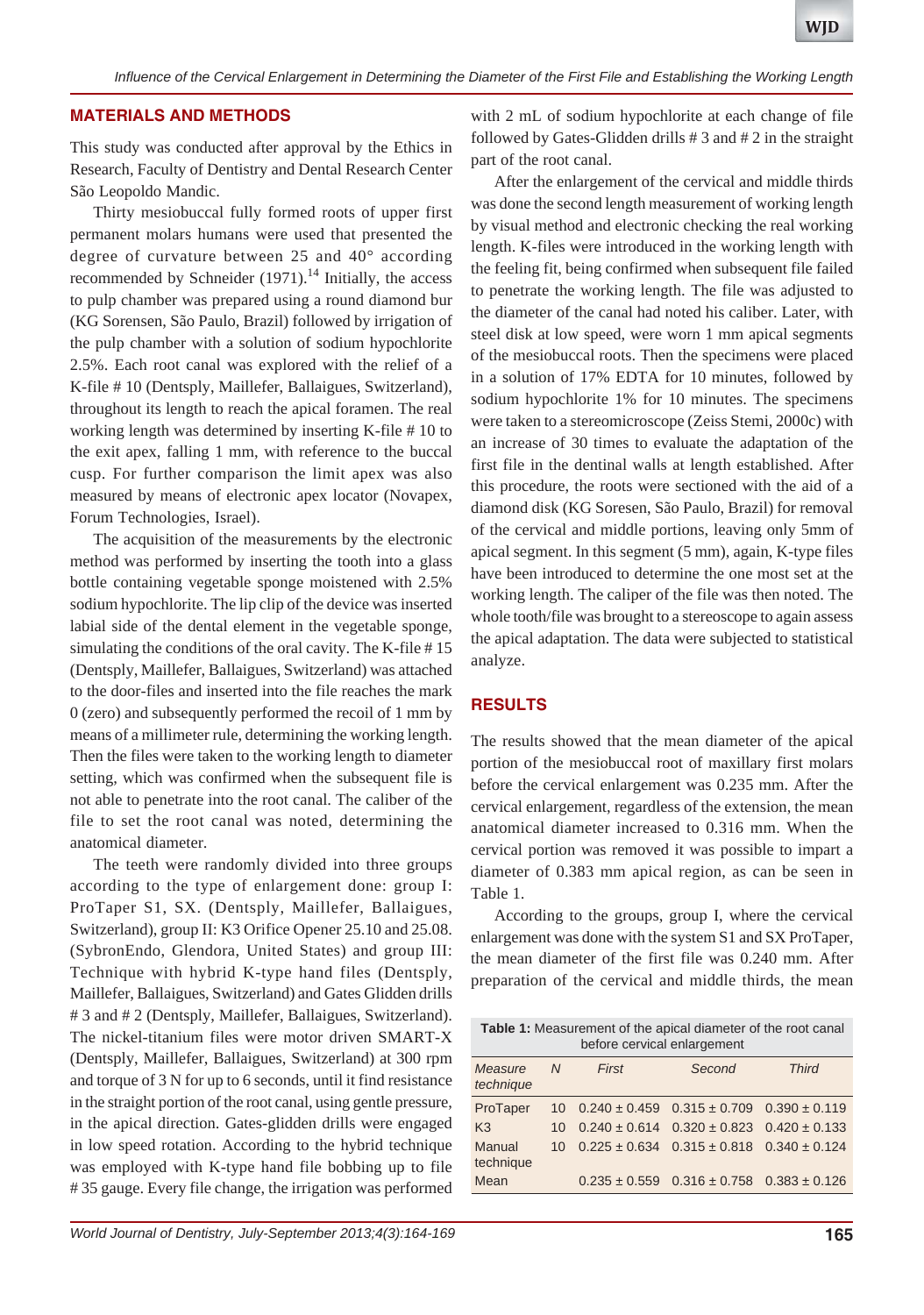diameter of the file was increased to 0,315 mm, and when the cervical portion was removed it was possible to give a diameter of 0.390 mm for the apical portion of the mesiobuccal roots of maxillary first molars. In group II, when the system was used K3 Orifice Opener 25.10 and 25.08, for the preparation of the cervical portion and mean anatomical diameter at baseline was 0.240 mm. After cervical prepare increased to 0,320 mm, and when removed the entire cervical portion was recorded a mean of 0.42 mm. In group III, was used for cervical prepare Gates-Glidden drills and K-type files, the mean anatomical diameter was 0.225 mm. After cervical prepare, the mean increased to 0,315 mm, and when removed the entire cervical portion was found to have increased in diameter, becoming registered mean 0.340 mm.

According to Table 2, the variation in the diameter of the file before and after cervical prepare, when using the system ProTaper, diameter increased by 1 in 50% of cases. The increase 2 to 3 diameters, respectively, occurred in 20% and only 10% showed no variation in diameter. When using the K3 system, there was an increase of two diameters on the file after the cervical enlargement in 50% of cases. Since only 10% diameter increased by 1. When the cervical preparation was performed with Gates-Glidden drills and K-files, there was an increase of 2 diameters of the file after cervical prepare in 60%. In all samples it was possible to increase the diameter of the tool, with 30% increase in 1 diameter and 10% increased 3 diameters. It was observed that the group III promoted a greater increase in the diameter of the tool, a mean of 9 to 8 mm of group II and 7.5 mm of group I.

When compared to the first adjusting file in the apical region of the three groups was observed that no file is

| <b>Table 2:</b> Distribution of the teeth number according with degree |
|------------------------------------------------------------------------|
| of increase of the file diameter and system                            |

| <b>System</b><br>degree of<br>increase of<br>the file diameter | ProTaper                                   | K <sub>3</sub>                             | Manual                                     |
|----------------------------------------------------------------|--------------------------------------------|--------------------------------------------|--------------------------------------------|
| 0<br>1<br>$\mathcal{P}$<br>3                                   | $1(10\%)$<br>$5(50\%)$<br>2(20%)<br>2(20%) | $1(10\%)$<br>3(30%)<br>5(50%)<br>$1(10\%)$ | $3(30\%)$<br>6(60%)<br>$1(10\%)$<br>3(30%) |

**Table 3:** Adaptation of the first file in apical portion before cervical enlargement

| Type of file   | Frequency (%) |        |              |
|----------------|---------------|--------|--------------|
|                | First         | Second | <b>Third</b> |
| ProTaper       | 0             | 20     | 40           |
| K <sub>3</sub> | 0             | 30     | 80           |
| Manual         | $\mathcal{O}$ | 60     | 70           |

| <b>Table 4:</b> Difference, in millimeters, between initial and final |
|-----------------------------------------------------------------------|
| working length according with type of cervical enlargement            |

| <b>System</b><br>difference | ProTaper | K <sub>3</sub> | <b>Manual and gates</b><br>glidden |
|-----------------------------|----------|----------------|------------------------------------|
| $-3.0$                      |          |                | O                                  |
| $-2.0$                      | 2        |                | 0                                  |
| $-1.0$                      | 5        | 3              | 4                                  |
| $-0.5$                      |          |                | $\mathcal{P}$                      |
| 0.0                         | 2        |                |                                    |

adapted presented in the apical portion, as shown in Table 3. After the enlargement of the cervical and middle thirds was no increase in diameter of the file, with positive reaction in the adaptation of the file in the apical portion of the root. The best adaptation of the file after cervical prepare was observed in group III, in 60% of cases. Followed by group II, which had 30% of suitable files in the apical region and



**Figs 1A and B:** Accordance of the electronic method with the visual measure, both before (A) and after (B) cervical preparation

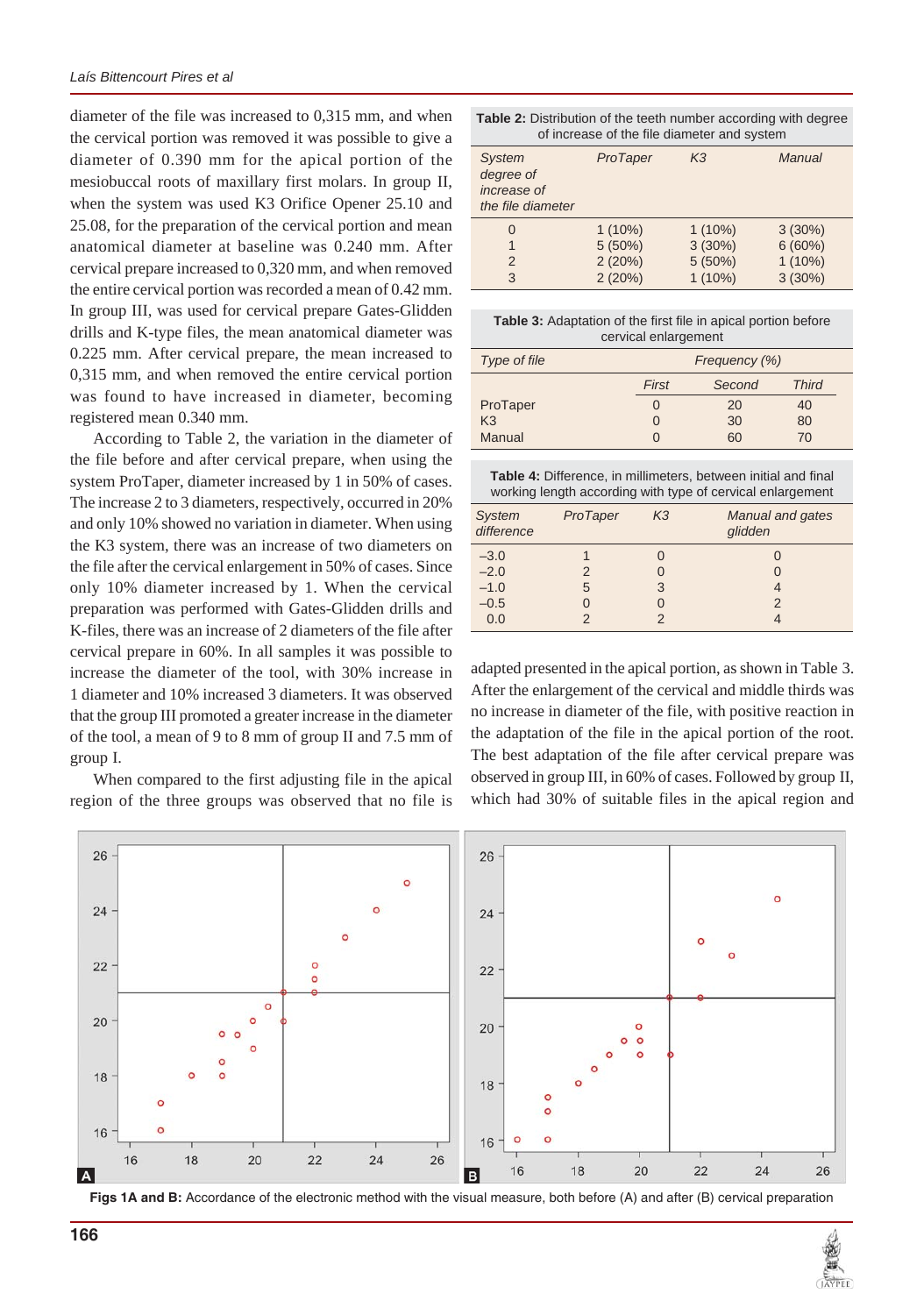20% adaptation of group I. After removal of all cervical portion roots was greater caliber can insert files in the apical portion, thereby contributing to better adaptation of the file in the apical region. group II has a percentage of 30 to 80% of adaptation. group I began to adapt by 40%. In group III, the percentage rate adaptation in this stage was 70%.

Evaluating the change in working length, before and after the cervical enlargement, the results demonstrated by the Kruskal-Wallis test that in all groups there was a decrease in the length of root canals after preparation of the cervical third, a statistically significant difference ( $p < 0.05$ ) variation in the length of the root canal, between analyzed group. Wilcoxon test showed that group I had the highest rates of variation of root canal length after cervical prepare, as shown in Table 4.

The effectiveness of the finder was determined by comparing the visual measurement to electronic measurement, both before and after cervical prepare, regardless of the extension used. Regarding the reliability of the apex locator, the level of agreement between the measurement and visual electronics was higher  $(r = 98.07\%)$  before the cervical enlargement, compared to that reported after cervical preparation ( $r = 96.42\%$ ) (Spearman test  $p < 0.0001$ ). According to the results, it was found that the electronic method was concordant with the visual measure, both before (Fig. 1A) and after (Fig. 1B) cervical prepare, with excellent accuracy.

# **DISCUSSION**

Endodontic literature can be seen that the technique of enlargement of the cervical and middle thirds is a critical factor determining the success. Studies attest to the efficiency and safety of the files used for this phase of treatment with wide range of endodontic techniques that highlight the importance of this procedure prior to instrumentation of the apical region, in order to improve the quality of root canal preparation.<sup>6-8,15-17</sup> Associated with this, the correct determination of the length of work permits to establish with greater security, not only that the limit should be cleaning and shaping the canal, but also lets you choose the tool with which to start the preparation and how much will be needed enlarge it. Especially in cases of severe curvature teeth, there is more difficulty in apical preparation as a consequence of dentin at the entrance of the root canal.<sup>8,17</sup> These interferences represent an obstacle for the free access of the file in the apical portion, reflecting false sense of locking it.<sup>13,18</sup>

The visualization of the tip of the file allowed the establishment of the working length of visual form when the indentation of 1 mm from the apical foramen. Thus, a

parameter was established for comparison with the use of electronic foramen locator. K-type files have been introduced for determining the setting of the first file root canal. If the subsequent file could not penetrate to the working length, the file was set. For that different files were used for this extension that respected the principle crowndow. The use of three different types of cervical reamers was performed in order to compare the preparation of the cervical portion of the root canal with each file and the relation of the removal of interferences in the determination of cervical apical anatomic diameter and length measurement work. To measure the effectiveness of the proposed extension, everywhere cervical and middle root was removed, leaving only the apical 5 mm. To check the adjustment of the files in the apical third was removed 1mm from the apex, which represents a setback established for the working length, which facilitated a better view of this adaptation. The use of a stereoscope, an increase of 30 times, favored the better view.

In this study, the interference removal cervical allowed the insertion of larger diameter files in the set working length. These results are in agreement with those found by other authors.<sup>6-8,15-17,19-21</sup> The group using Gates-Glidden drills and stainless steel hand files had a higher increase in the diameter of the file when compared to the system ProTaper and K3. It is likely that the use of drills and hand tools promoted greater dilation of the cervical and middle thirds, an important factor for more precise adjustment of apical file.<sup>22</sup> It was observed in this group the best response adaptation apical file. Barroso et al  $(2005)^{15}$  obtained better results in the adaptation of the file when the cervical preparation was performed with LA Axxess.

All the samples showed that before the cervical enlargement, the initial file was not adapted in the apical third, with space between the file and the canal wall. Results in line with the literature and confirm the assumption that the determination of the initial apical, before the cervical enlargement, in most cases, does not reflect the actual diameter of the root canal.<sup>2,6,15,19</sup> After the cervical enlargement, it was possible to insert files of larger diameter in the apical region, getting positive response regarding the adaptation of the file. The mean anatomical diameter, for the group that used the Gates-Glidden drills corresponded to a # 30 K-file. This file may represent the initial apical to the mesiobuccal roots of maxillary first molars. group II, which used the K3 rotary system, got an adjustment of 30 and 20% of group I. After complete removal of all cervical and middle portion of the root canal, it was possible to insert files of greater caliber. Even so, it was not possible to obtain 100% adaptation. The lack of adaptation to the variation of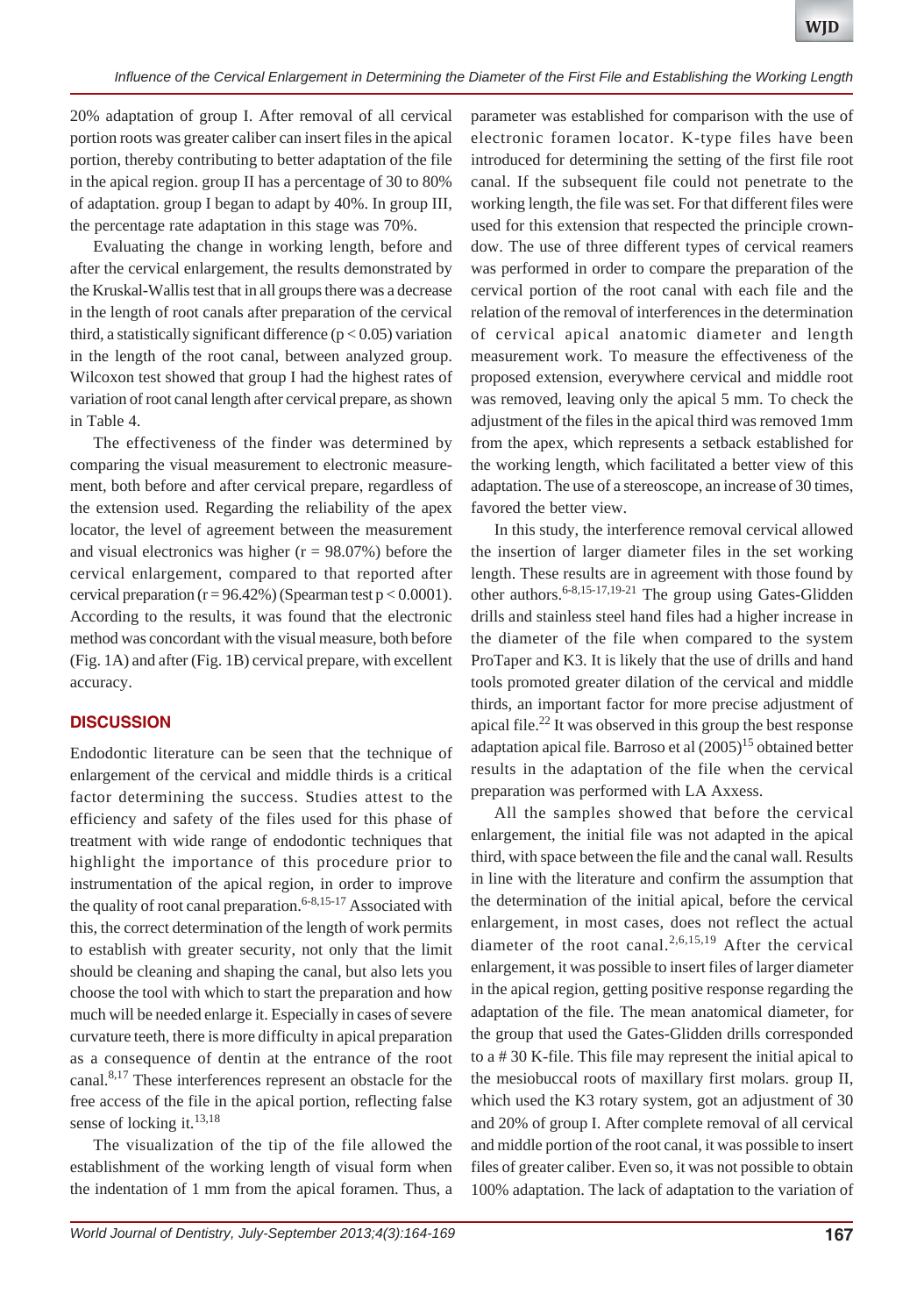the anatomy where root canals had had no tape format suitable files due to endodontic file does not match the anatomy of the root canal. These results are in agreement with those found in Paque et al study  $(2010).<sup>18</sup>$ 

Currently, with the new scientific view, several authors stressed the presumption of actual determination of the initial apical file (IAF) to promote microsurgery proper apical root canal.<sup>6,10,19,20,23</sup> It is given a positive association of determining the anatomical diameter prior to enlargement of the cervical and middle thirds. With the elimination of interference cervical, more accurate measurements are achieved. Normally, the mesial canals of maxillary molars have their instrumentation started with file #10 or #15 for ease of penetration of the file and feel fit at the working length. However, Kuttler  $(1955)^{25}$  determined the mean diameter of the apical cementum-dentine border root canal of about 0.30 mm screen in patients ranging from 25 years of age and 0.27 mm in patients over 55 years of age. Insofar 1 mm short of the radiographic apex, the mean minor diameter is around  $0.22$  mm and larger around  $0.33$  mm.<sup>26</sup> In the present study it was found that after the enlargement of the cervical and middle thirds, regardless of the technique, the diameter of 0.316 mm, which is consistent with the results found by Kuttler  $(1955)^{24}$  and Green<sup>25</sup> (1958). Thus, starting canal preparation with a small diameter file (# 10 or 15) would make the cleaning and shaping of that root canal unsatisfactory due to inadequate adaptation of the file.

It was proven in this study that the completion of the preparation of the cervical and middle thirds lead to a decrease in the working length, regardless of the technique, due to the change (decrease) in the degree of root canal curvature and consequent lower angle from the file.<sup>22,26</sup> The largest decrease in working length was determined by means of the ProTaper (SX and S1). This is attributed to high shear and extension centralized file that reproduces. Nickeltitanium rotary files type Orifice Openers also had a greater reduction in the length of labor, compared with Gates-Glidden drills.<sup>26</sup> Different results were obtained by Davis et al  $(2002)^{22}$  who associated hand files to Gates-Glidden drills, getting greater decrease in the length of labor. These drills perform the rectification of the root canal, while the nickel-titanium rotary files are characterized remain centered within the root canal during instrumentation, minimizing root canal straightening, causing minimal changes in root canal configuration, keeping the original form of the root canal.

The electronic foramen locators represent a viable alternative for obtaining assist the working length of the root canal. However, the degree of precision between the devices available has shown considerable variation. When compared the effectiveness of the apparatus was checked for agreement with the electronic method to measure visual both before and after preparation cervical line with results from the literature.<sup>23</sup> Other findings demonstrated the positive cervical enlargement to improve the pass of the file to the foramen and consequently the measuring electronics by means of devices.<sup>27,28</sup> Stabholtz et al<sup>23</sup> (1995) showed that when it was done the previous preparation of the cervical and middle thirds, 75% of the files were located 1 mm from the apex, while in the group in which the extension was not performed, only 35% of the files were located this measure. Evidences of the influence in determining the apical constriction, besides decreasing the accumulation of debris in the apical third, which complicates the determination of foramen and then the performance of the foramen locators. In this study, the device was effective both before and after the cervical enlargement. This can be attributed in proximity to the diameter of the file root canal, aiding in obtaining predictable results. It is believed that further studies should be conducted in order to establish an efficient in determining the choice of the first file for the beginning of canal preparation and ensure the maintenance of the working length throughout this phase of endodontic treatment.

# **CONCLUSION**

Based on the methodology, was possible to conclude that cervical and middle thirds prepare were important to determine the first file diameter and it did lead to a decrease in the working length. The electronic apex was effective to determine the working length.

# **REFERENCES**

- 1. Estrela C. Endodontic science. São Paulo: Artes Médicas Dentistry; 2009. 1223p.
- 2. Wu MK, Barkis D, Roris A, Wesselink PR. Does the first file to bind correspond to the diameter of the canal in the apical region? Int Endod J 2002;35(3):264-267.
- 3. Ingle JI, Bakland LK, Peters DL, Buchanan LS. Endodontic cavity preparation. In: Ingle JI, Bakland LK, editors. Endodontics. 5th ed. Malvern: Williams & Wilkins, 1994. P. 92-228.
- 4. Walton RE, Rivera EM. Cleaning and shaping. In: Walton RE, Torabinejad M editors. Principles and Pratice of Endodontics. 2nd ed. Philadelphia: WB. Saunders; 1996. p. 201-203.
- 5. Rodig T, Hülsmann M, Muhge M, Schäfers F. Quality of preparation of oval distal root canals in mandibular molars using nickel-titanium instruments. Int Endod J 2002;35(11):919-928.
- 6. Pécora JD, Capelli A, Guerisoli DMZ, Spanó JCE, Estrela C. Influence of cervical preflaring on apical file size determination. Int Endod J 2005;38:430-435.
- 7. Fornari VJ, Silva-Sousa YT, Vanni JR, Pécora JD, Versiani MA, Sousa-Neto MD. Histological evaluation of the effectiveness